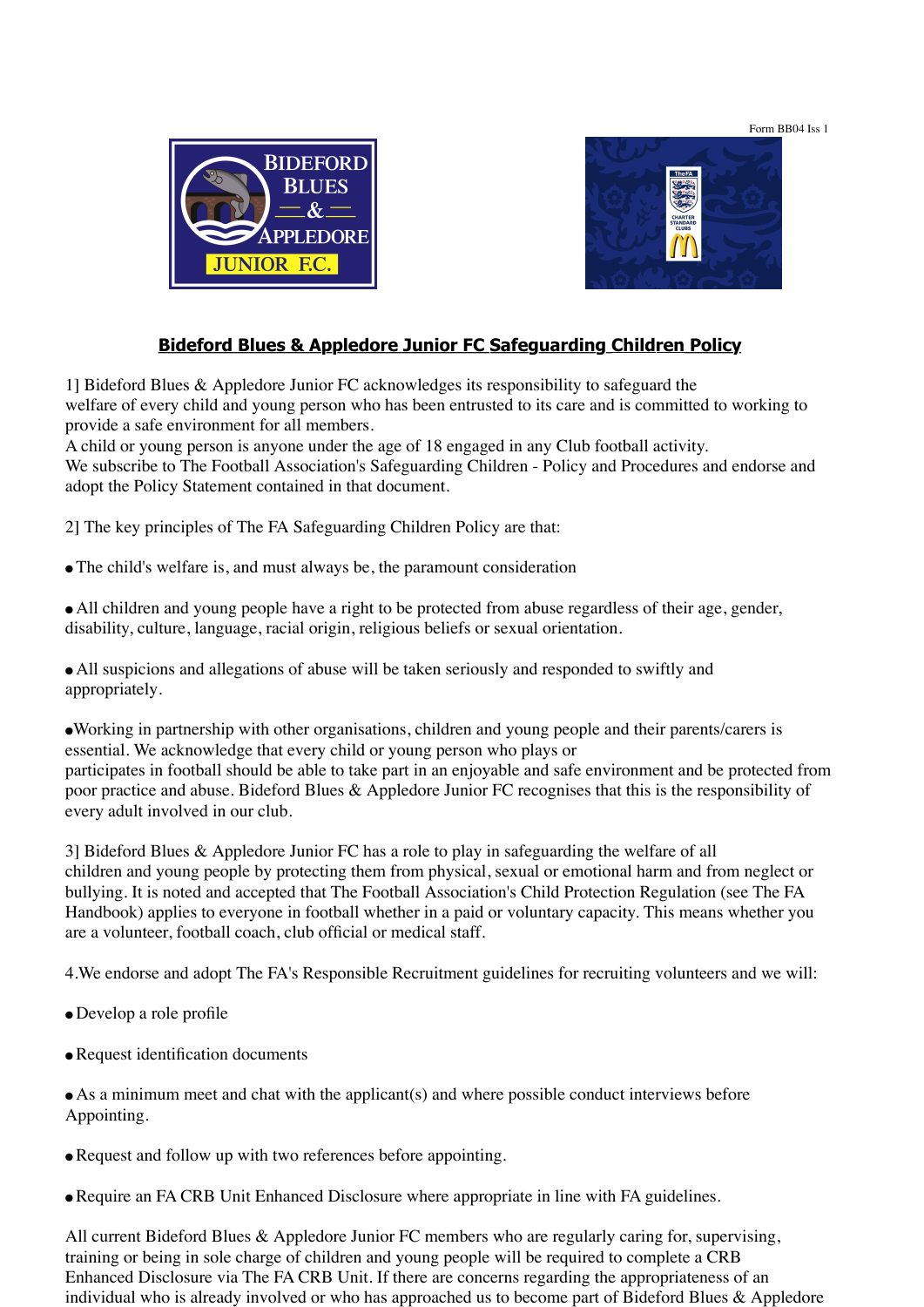• Request and follow up with two references before appointing.

● Require an FA CRB Unit Enhanced Disclosure where appropriate in line with FA guidelines.

All current Bideford Blues & Appledore Junior FC members who are regularly caring for, supervising, training or being in sole charge of children and young people will be required to complete a CRB Enhanced Disclosure via The FA CRB Unit. If there are concerns regarding the appropriateness of an individual who is already involved or who has approached us to become part of Bideford Blues & Appledore Junior FC guidance will be sought from The Football Association.

It is noted and accepted that The FA will consider the relevance and significance of the information obtained via The FA CRB Unit Enhanced CRB Disclosure and that all decisions will be made in the best interests of children and young people.

It is accepted that The FA aims to prevent people with a history of relevant and significant offending from having contact with children or young people and the opportunity to influence policies or practice with children or young people. This is to prevent direct sexual or physical harm to children and to minimise the risk of 'grooming' within football.

1. The policy on CRB Enhanced Disclosures will be subject to change, in light of the implementation of the Safeguarding Vulnerable Groups Act, 2006, due to come into effect in October 2009. Further information will be provided on this via TheFA.com and via the County FA Welfare Officers.

5] Bideford Blues & Appledore Junior FC supports The FA's Whistle blowing Policy\*. Any adult or young person with concerns about a colleague can 'whistle blow' by contacting The FA Child Protection Team on 0207 745 4787, or by writing to: The FA Case Manager at The Football Association, 25 Soho Square, W1D 4FA, or alternatively by going direct to the Police, Children's Services or the NSPCC. Bideford Blues & Appledore Junior FC encourages everyone to know about it and utilise it if necessary.

6] Bideford Blues & Appledore Junior FC has appointed a Club Welfare Officer (CWO) in line with The FA's role profile and required completion of the Safeguarding Children and Welfare Officers Workshop. The post holder will be involved with Welfare Officer training provided by The FA and/or CFA. The CWO is the first point of contact for all Bideford Blues & Appledore Junior FC committee members regarding concerns about the welfare of any child or young person. The CWO will liaise directly with the CFA Welfare Officer and will be familiar with the procedures for referring any concerns. They will also play a proactive role in increasing awareness of Respect, poor practice and abuse amongst their Club members.

7] We acknowledge and endorse The FA's identification of bullying as a category of abuse. Bullying of any kind is not acceptable in our league. If bullying does occur, all players or parents/carers should be able to tell and know that incidents will be dealt with promptly.

Incidents need to be reported to the CWO or alternatively, in cases of serious bullying, we may contact the CFA Welfare Officer.

8] Respect codes of conduct for Players, Parents/Spectators, Officials and Coaches have been implemented by Bideford Blues & Appledore Junior FC Club.

In order to validate these Respect codes of conduct the Club has clear actions it will take regarding repeated or serious misconduct at Club level and acknowledges the possibility of potential sanctions which may be implemented by the CFA in more serious circumstances.

All registering members will be required to adopt the Respect codes.

9] Reporting your concerns about the welfare of a child or young person - Safeguarding is everyone's responsibility. If you are worried about a child it is important that you report your concerns - no action is not an option.

● If you are worried about a child then you need to report your concerns to the CWO.

• If the issue is one of poor practice they will either:

-deal with the matter themselves or seek advice from the CFA Welfare Officer.

● If the concern is more serious - possible child abuse - they will, where possible: -contact the CFA Welfare Officer first, then immediately contact the Police or Children's Services.

● If the child needs immediate medical treatment take them to a hospital or call an ambulance and tell them this is a child protection concern. Let your CFA Welfare Officer know what action you have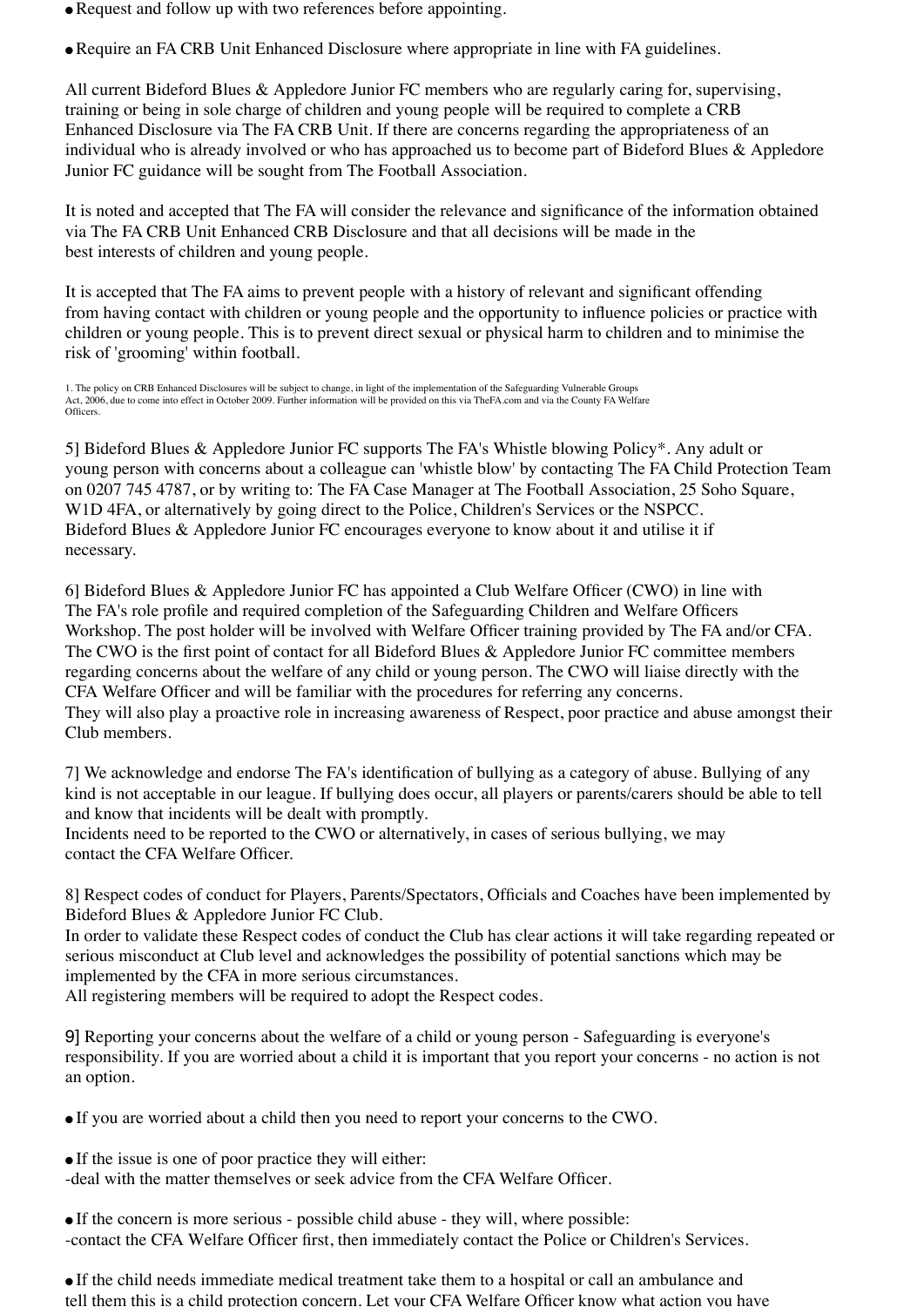● If the issue is one of poor practice they will either:

-deal with the matter themselves or seek advice from the CFA Welfare Officer.

● If the concern is more serious - possible child abuse - they will, where possible: -contact the CFA Welfare Officer first, then immediately contact the Police or Children's Services.

● If the child needs immediate medical treatment take them to a hospital or call an ambulance and tell them this is a child protection concern. Let your CFA Welfare Officer know what action you have taken.

● If at any time you are not able to contact your CWO or the matter is serious then you can either: - contact your CFA Welfare Officer directly or call The FA/NSPCC 24-hour Helpline for advice on 0808 800 5000 or contact the Police or Children's Services.

NB - The FA's Safeguarding Children Policy and Procedures is available via www.TheFA.com/Footballsafe. Click on the 'downloads' under Policy and Procedures, it outlines in detail what to do if you are concerned about the welfare of a child and includes flow diagrams to describe this process. This is also covered within the Safeguarding Children workshop, where participants are given the opportunity to discuss how this feels and how best they can prepare themselves to deal with such a situation.

10] Further advice on Safeguarding Children matters can be obtained from:

● Bideford Blues & Appledore Junior FC Child Welfare Officer – Lesley Paddon Tel: 01237 423465 E-Mail: paddon2006@btinternet.com

- www.TheFA.com/Footballsafe
- Devon County Football Association's Welfare Officer Dave Keast Tel: 01626 325913
- The FA Safeguarding Children enquiry line 0845 210 8080
- Emailing Footballsafe@TheFA.com

### **Safeguarding Children Code of Conduct**

This section aims to deal with issues of appropriate conduct and guidance on how to avoid false allegations when working with children;

Children under the supervision of Bideford Blues and Appledore Junior FC should not be put in a position where they are vulnerable to potential abuse

- $\triangleright$  Treat everyone with respect
- $\triangleright$  Provide an example you wish others to follow
- $\triangleright$  Respect a person's right to privacy.
- $\triangleright$  Use common sense when selecting individuals to demonstrate activities. Verbally explain your physical actions, where physical contact is necessary, and confirm they have been understood prior to carrying them out.
- $\geq$  Act with compassion and caution, especially when approached by a child with regards to bullying, bereavement or abuse.
- $\triangleright$  Avoid favouritism and the singling-out of troublemakers
- $\geq$  Challenge any form of bullying or ridiculing.
- $\triangleright$  Never make suggestive or intimate remarks or jokes
- $\triangleright$  Never make discriminatory or abusive remarks or jokes.
- $\triangleright$  Never take part in games that involve physical contact with children.
- $\sim$  Never make unpercessary physical contact with a child. This includes holding, carrying, lifting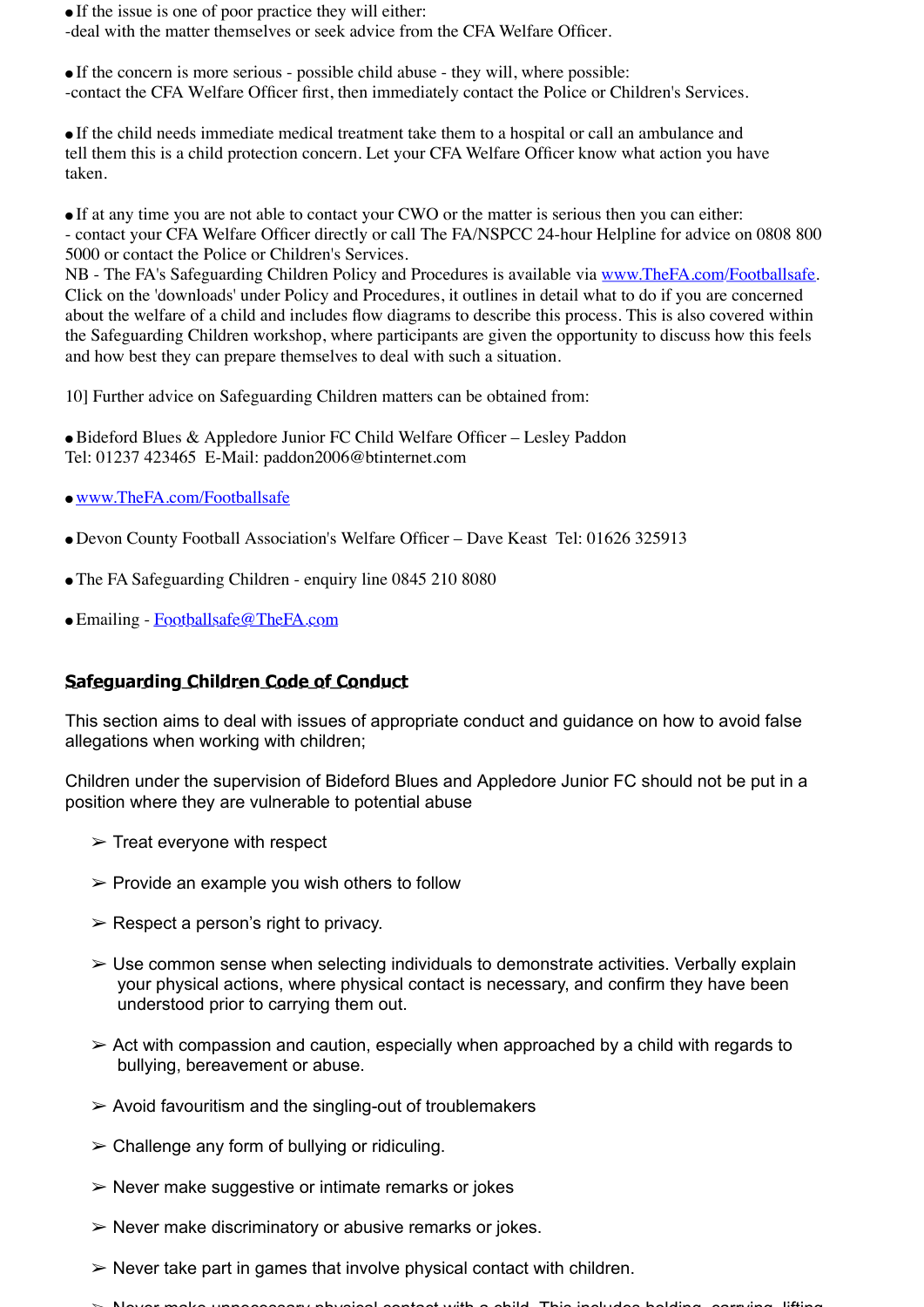- ➢ Challenge any form of bullying or ridiculing.
- $\triangleright$  Never make suggestive or intimate remarks or jokes
- $\triangleright$  Never make discriminatory or abusive remarks or jokes.
- $\triangleright$  Never take part in games that involve physical contact with children.
- $\triangleright$  Never make unnecessary physical contact with a child. This includes holding, carrving. lifting and hugging. Situations such as lifting a child in and out of a vehicle shall be avoided. If this is necessary it shall be performed in the presence of a parent or carer.
- $\geq$  Avoid unobserved one-to-one contact with a child. If initiated by a child try and relocate the contact to a place within sight or hearing of other staff or adults.
- $\triangleright$  Never let a parent or carer leave you alone in a property with a child
- $\geq 0$  Do not offer to transport children alone. If a situation dictates otherwise use a marked service vehicle and inform control at the start and end of journey.
- $\geq$  If you have to carry out first aid on a child ask another member of staff to help you, wherever possible. It is also important the child is kept fully informed and reassured during any treatment.
- $\triangleright$  Never enter a room where children may be changing their clothes or not fully dressed.
- $\triangleright$  Never get involved in inappropriate physical activity such as horseplay with children.
- $\triangleright$  Never let any allegations by a child go unreported, including those made against you.
- $\geq$  Rely on good practice and not your good name or reputation to safeguard you from allegations
- $\triangleright$  Where possible, work with children should be done in pairs. If you are working alone consider your actions from the viewpoint of a third party.
- $\triangleright$  Where an intervention takes place in a child's home their parent or carer shall be given the option to be present.There is a chance that someone will misinterpret your actions no matter how well intentioned.

Where a Bideford Blues & Appledore Junior FC representative becomes aware of any concerns relating to child abuse, it is incumbent for that person to record those concerns and any discussions about the child or with the child. It is also important to make a note for file of any decisions made, and the reasons for making those decisions. Although important in terms of any investigation the main aim of making a note for file is to help protect Club personnel.

A copy of this information must be sent to the Child Protection Officer at Bideford Blues & Appledore Junior FC and it will be stored confidentially. Ultimately, this information may then be retrieved wherever there is need to accurately recall the event.

This will enable the individual to provide accurate and available information, in a clear retrievable format.

### **If you suspect child abuse:**

**Do** realise that your concerns could be significant and should be passed on. Inform the CWO, Community Safety Dept SHQ or the Service designated person immediately.

- ➢ **Don't** examine the child
- ➢ **Don't** ask leading questions allow the child to tell their own story.

### **If a child tells you something has happened:**

 $\triangleright$  **Do** allow the child to do the talking.